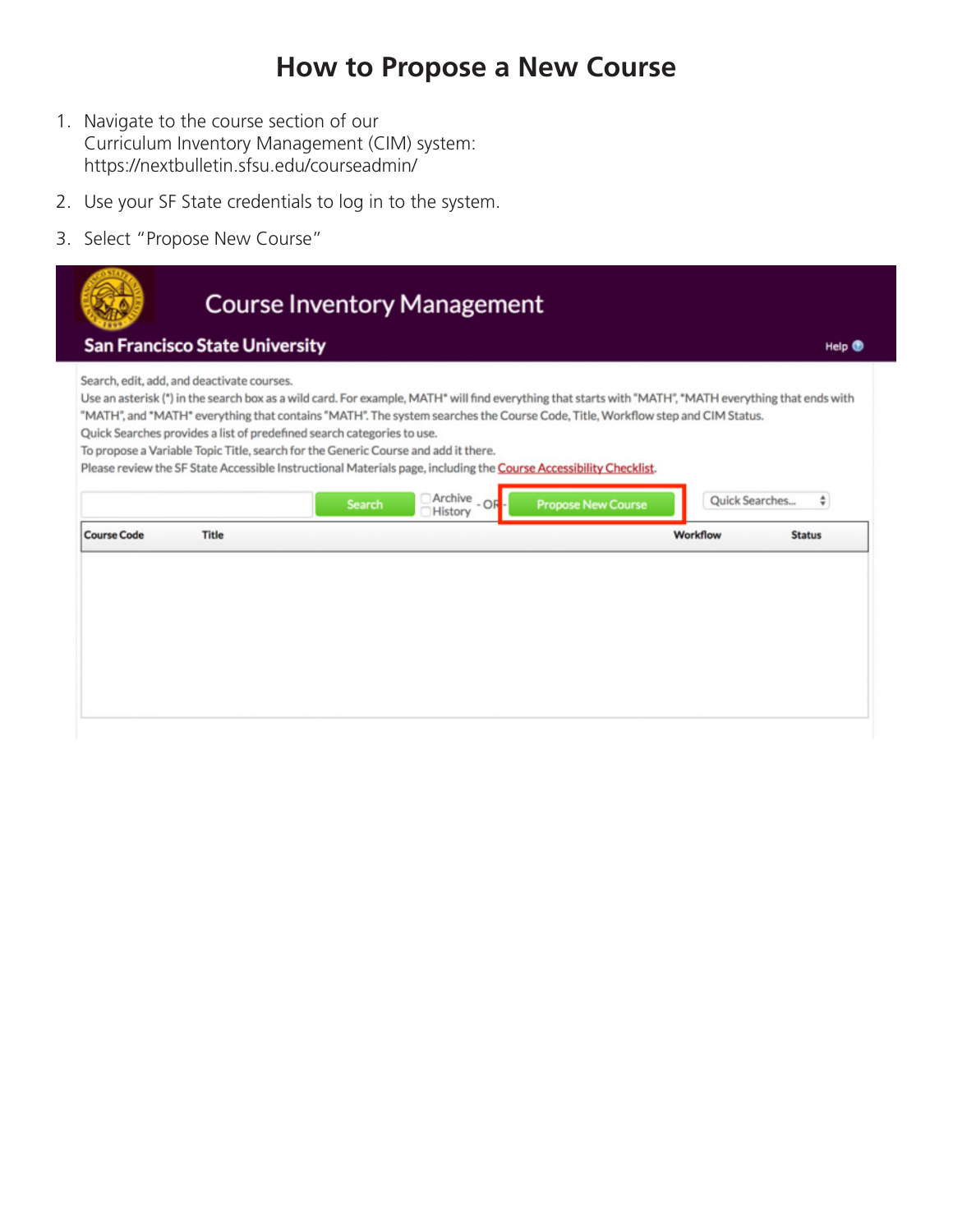4. A new window will open with the new course proposal form:

| New Course Proposal<br>Note: Fields outlined in red are required |                           |        |                   |                 | <b>Propose New from Existing Course</b> |               |
|------------------------------------------------------------------|---------------------------|--------|-------------------|-----------------|-----------------------------------------|---------------|
| Contact(s)                                                       | Name:                     |        | Email:            |                 | <b>Extension:</b>                       | $\circledast$ |
|                                                                  | Claude Bartholomew        |        | claude@sfsu.edu   |                 |                                         | ☺             |
| <b>Intended Effective</b><br>Date:                               | ÷<br>Select               |        |                   |                 |                                         |               |
| Subject:                                                         | Select                    | $\div$ | Course<br>Number: |                 |                                         |               |
| Department/School:                                               | Select Department/School: | ÷      | College:          | Select College: |                                         | ÷.            |
| <b>Abbreviated Title:</b><br>$\omega$                            | 30 characters remaining   |        |                   |                 |                                         |               |
| <b>Expanded Course</b>                                           |                           |        |                   |                 |                                         |               |
| Title: @                                                         | 100 characters remaining  |        |                   |                 |                                         |               |
| <b>Special Course Types:</b>                                     |                           |        |                   |                 |                                         |               |
|                                                                  | □ Cross-list              |        |                   |                 |                                         |               |
|                                                                  | Generic/Variable Topics   |        |                   |                 |                                         |               |
|                                                                  |                           |        |                   |                 |                                         |               |

The form will auto populate the contact information from your user account. Additional proposers can be added using the green "+" button in the upper right corner of the contact(s) box.

Select the intended effective date for the proposal.

Select the proposed subject and course number. The subject will be used to auto populate the department/school and college. The course number is used by the system to determine what options will be available for that proposal based on senate policy.

Examples:

- proposing a paired course will only be available for course numbers 300 and above
- proposing GWAR designation will only be available for course numbers 300-699
- experimental courses can only be proposed as 277, 377, 677, 877
- upper and lower division GE are only available for course numbers 300 to 699 and 100 to 299 respectively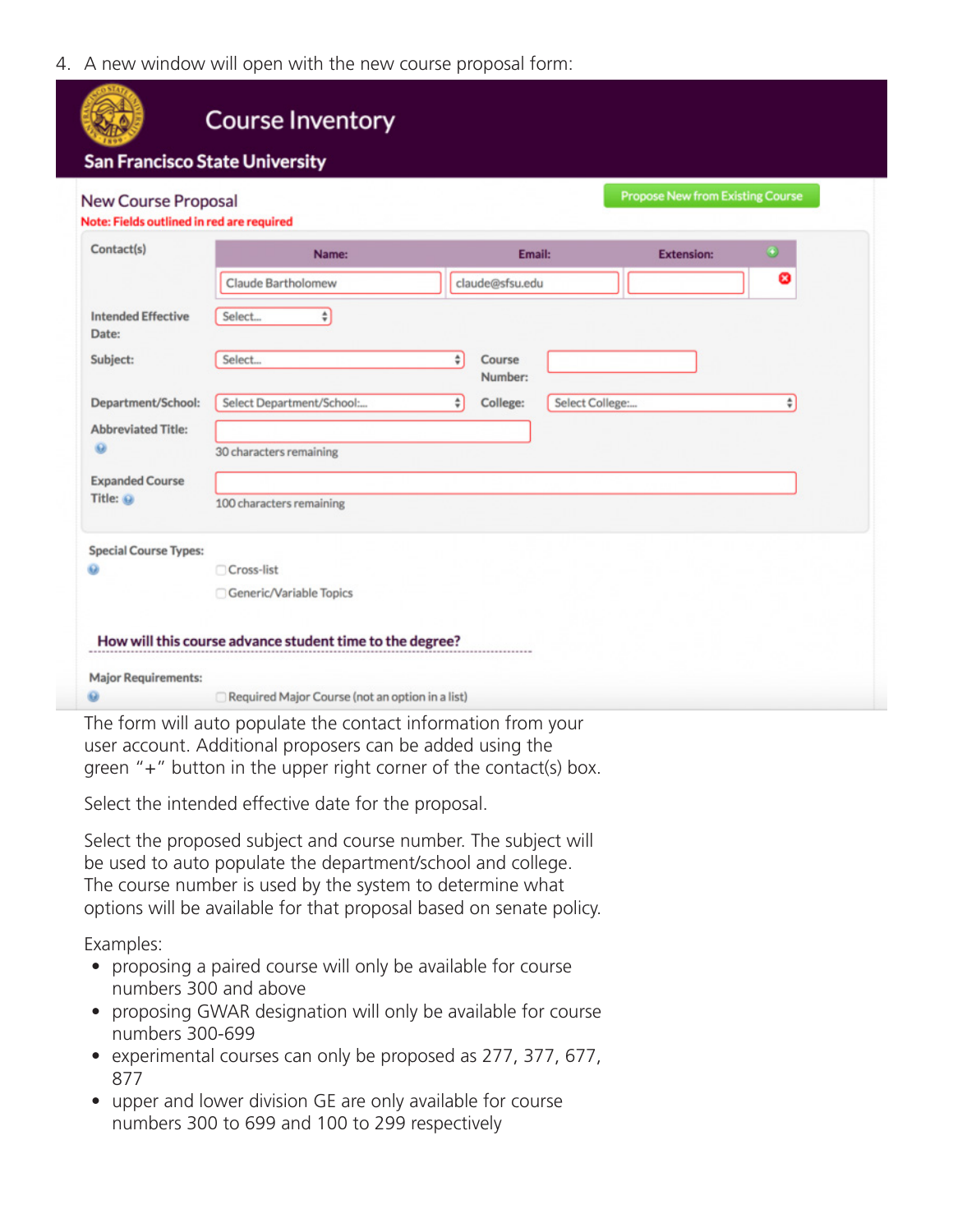- 5. All courses proposals default to what was previous specified as a "regular" course. Other course types – cross-listed, generic/variable topic, paired, experimental, and GWAR – can be specified under the "Special Course Types" field. The special course type options will be dependent upon the course number used for the proposal.
- 6. Adding cross-listing or pairing will add a field to the form where proposals can specific the associated course(s). Selecting the green "+" in the upper right-hand corner allows the proposer to add the course by prefix and number. If you'd like to cross-list or pair an existing course, please email claude@sfsu.edu (link sends e-mail). To propose a new course to be cross-listed or paired, simply input the course prefix and number you'd like and select add. You will see a result that shows the specified course and the title "\*\*\*Course Not Found\*\*\*. This is the desired result. Once the proposal has been approved, the cross-listed or paired course that was not found will be created. No additional steps are necessary to create the second course.

### Cross-listed with:

| Subject/<br><b>Course Number</b> | Title                  |   |
|----------------------------------|------------------------|---|
| A U 300                          | ***Course Not Found*** | × |

7. If you'd like to proposal a GE, AI, or SF State Studies designation, select the option you'd like and scroll to the bottom of the form to find the required fields associated with that type of proposal. For GE courses, depending on the course number, either upper- or low-division GE options will populate on the field. Once you select the specific UD or LDGE you'd like to propose, the corresponding questions will populate on the form. Once the proposal is approved by the department, college, and academic planning, the proposal will be sent for review by the appropriate faculty committee for the specified designation.

| <b>General Education</b> |                                                                    |                               |  |
|--------------------------|--------------------------------------------------------------------|-------------------------------|--|
| <b>GE Upper Division</b> |                                                                    |                               |  |
| Choose one area:         | UD-B: Physical and/or Life Science<br>UD-C: Arts and/or Humanities | <b>NUD-D: Social Sciences</b> |  |

8. How will this course advance student time to the degree? In other words, how does the proposer/department intend to use this course in the curriculum. This can include fulfilling major, General Education, or American Institutes/SF State Studies requirements. The Community Service Learning designation is now proposed through the course form as well – no need to submit a separate proposal to Institute for Civic and Community Engagement (ICCE)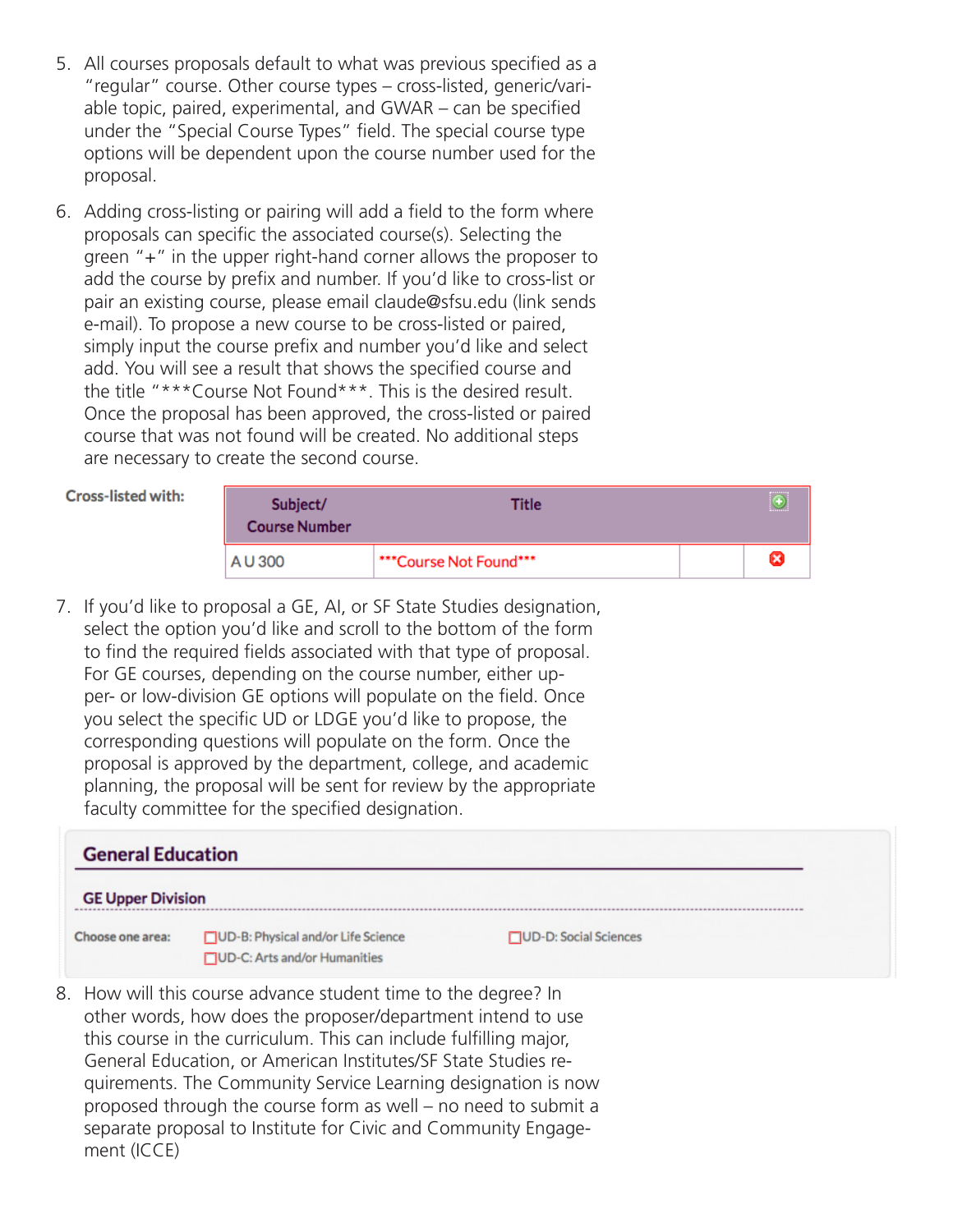- 9. Course entries in the Bulletin and class schedule combine the course description and prerequisites into one field, but they are separate for the purposes of the proposal form. The combined fields are still limited to 100 words total.
- 10.Courses can currently be coded in CS to restrict enrollment by major plan and/or student level. These restrictions must be listed in the prerequisite field. If you'd like those prerequisites enforced by CS, select yes to those questions. If you'd like the faculty to enforce them, select no.

|         |                | Do you want to restrict enrollment by student level if noted as a prerequisite?          |
|---------|----------------|------------------------------------------------------------------------------------------|
| $\odot$ | <b>TYes</b> No |                                                                                          |
| $\odot$ | Yes No         | Do you want to restrict enrollment by major/minor/or other program if noted in the prere |
|         |                |                                                                                          |

quisite?

11.An appropriate grading method must be selected for the course proposal. Additional resources on the grading scale can be found on the course information section of the DUEAP site.

√ Select...

- (+/-) Letter Grade, CR/NC (OPT) (+/-) Letter Grade/CR/NC/RP (OP2) (+/-) Letter Grade (CR/NC not allowed) (GRD) (+/-) Letter Grade/RP (CR/NC not allowed) (SFI) (+/-) ABC/NC, CR/NC allowed (OP3) (+/-) ABC/NC/RP (Undergrad) or Plus/Minus AB/NC/RP (Grad) (SFJ) (+/-) ABC/NC (Undergrad) or (+/-) AB/NC (Grad) (CR/NC Not Allowed) (SFQ)  $A/A$ -/+-B/C+/C/NC (SFW) Credit/No Credit (CNC) Credit/No Credit/RP (SFG) Early Start Program - English (ESE) Early Start Program - Math (ESM) Remedial-CR/NC/RP (REM)
- 12.Course typically offered is a required field on the course form. This field with becoming increasingly useful as the student academic planner is implemented as this information will help the system understand when a course is likely to be offered and students can plan to complete the course.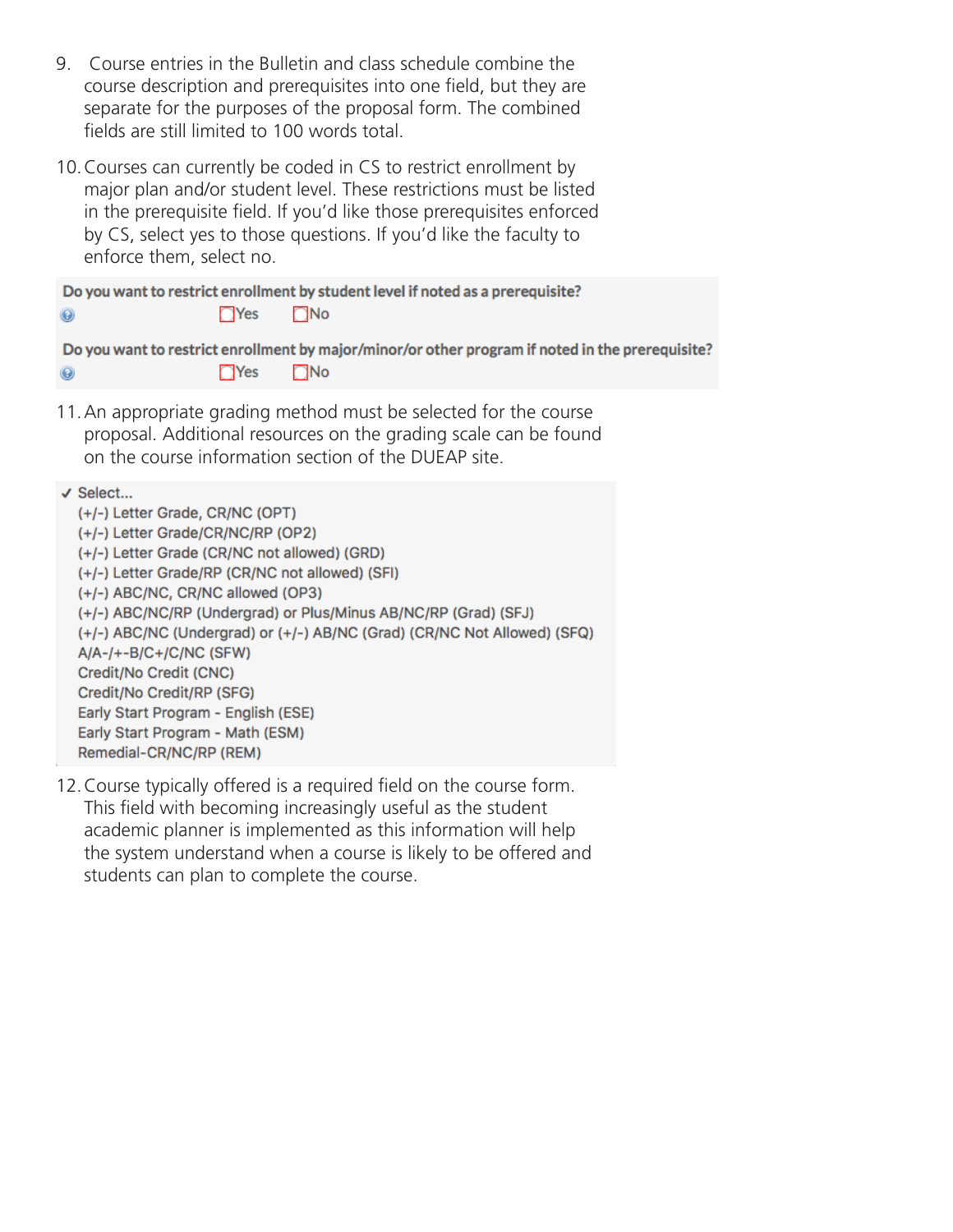13.Based on the design of the course being proposed, a staffing classification will need to be specified. Proposals may include up to two classifications. One (typically the lecture) will need to include a final exam or assignment, which should be specified on the proposal. If more than one classification is selected, the units from both of the classification must sum to the total units field. The proposer can then specify if a student should be able to repeat the course for credit and allow multiples enrollments within a single term.

| Seminar<br><b>Z</b> Laboratory<br>C16 Science Laboratories (2.0 WTU and 3 contact hours pe $\dagger$<br>C1 Large Lecture, >50 enrollments (1.0 WTU and 1 contact $\frac{4}{9}$ | Seminar/Demonstration<br>Practicum<br>Laboratory<br>$\mathbf{1}$<br><b>Units</b><br>Lecture<br><b>Units</b>                                                                                                                                                                                                                                                                                                                                                                                              | Final Exam /<br>Assignment @<br>Final Exam /<br>Assignment @ | No<br>Yes | ÷                   |
|--------------------------------------------------------------------------------------------------------------------------------------------------------------------------------|----------------------------------------------------------------------------------------------------------------------------------------------------------------------------------------------------------------------------------------------------------------------------------------------------------------------------------------------------------------------------------------------------------------------------------------------------------------------------------------------------------|--------------------------------------------------------------|-----------|---------------------|
|                                                                                                                                                                                |                                                                                                                                                                                                                                                                                                                                                                                                                                                                                                          |                                                              |           |                     |
|                                                                                                                                                                                |                                                                                                                                                                                                                                                                                                                                                                                                                                                                                                          |                                                              |           |                     |
|                                                                                                                                                                                |                                                                                                                                                                                                                                                                                                                                                                                                                                                                                                          |                                                              |           |                     |
|                                                                                                                                                                                |                                                                                                                                                                                                                                                                                                                                                                                                                                                                                                          |                                                              |           |                     |
|                                                                                                                                                                                |                                                                                                                                                                                                                                                                                                                                                                                                                                                                                                          |                                                              |           |                     |
|                                                                                                                                                                                |                                                                                                                                                                                                                                                                                                                                                                                                                                                                                                          |                                                              |           |                     |
|                                                                                                                                                                                |                                                                                                                                                                                                                                                                                                                                                                                                                                                                                                          |                                                              |           |                     |
|                                                                                                                                                                                |                                                                                                                                                                                                                                                                                                                                                                                                                                                                                                          |                                                              |           | $\ddot{\mathbf{v}}$ |
|                                                                                                                                                                                |                                                                                                                                                                                                                                                                                                                                                                                                                                                                                                          |                                                              |           |                     |
|                                                                                                                                                                                | Make sure that Total Units is the sum of one or two classification units as indicated above. For example, if a course is comprised of one classification, the<br>classification units and Total Units will be the same. If the course is comprised of two classifications, the sum of the classification units will be the Total Units.<br>For fixed unit courses, insert the single value, below. For variable-unit courses, insert the low unit value and the high unit value, separated by a dash "-" |                                                              |           |                     |
|                                                                                                                                                                                |                                                                                                                                                                                                                                                                                                                                                                                                                                                                                                          |                                                              |           |                     |
| 2                                                                                                                                                                              |                                                                                                                                                                                                                                                                                                                                                                                                                                                                                                          |                                                              |           |                     |
| 6                                                                                                                                                                              |                                                                                                                                                                                                                                                                                                                                                                                                                                                                                                          |                                                              |           |                     |
|                                                                                                                                                                                |                                                                                                                                                                                                                                                                                                                                                                                                                                                                                                          |                                                              |           |                     |

14.A course outline is required for all proposals. Course topics should be entered one topic per line. Proposers can create as many lines as necessary using the green "+" button in the upper right-hand corner of the course topics field.

## **Course Outline**

| <b>Course Topics</b> | (4) |
|----------------------|-----|
| <b>Topic One</b>     |     |
| <b>Topic Two</b>     |     |
| Topic Three          |     |